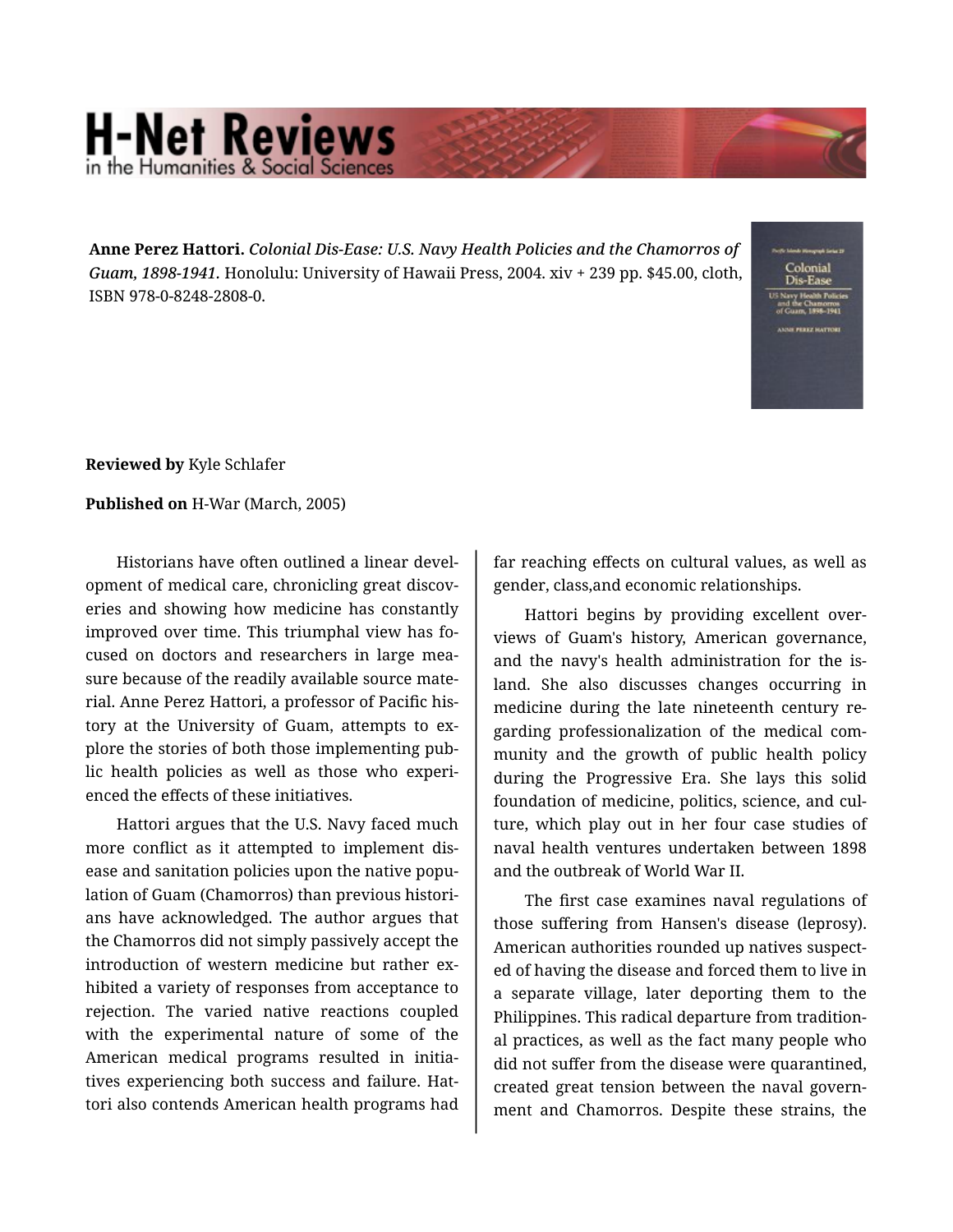*H-Net Reviews*

navy's efforts lead to a decline of Hansen's disease on the island.

The author's second case study examines reg‐ ulations placed on native healers, particularly midwives. In an attempt to bolster the population of the island, the naval government created strict regulations and instruction for midwifery at the newly created nursing school. This process mir‐ rored attempts in the western countries to move the care of mothers and children away from mid‐ wives to male medical professionals. The new policies mostly met with resistance as midwives using traditional methods continued to dominate well into the 1950s.

Hattori's third case study involves the cre‐ ation of the Susana hospital, a place dedicated to the care of women and children. Wives of naval officers stationed in Guam provided the impetus for the construction of the hospital as well as raised the majority of the funds. Americans expressed frustration due to the fact few Chamorros visited the hospital to take advantage of free health care. Regulations requiring that natives speak English, feeding native patients with left‐ overs, and requiring able-bodied patients to do work around the hospital all discouraged natives from seeking care at the facility.

The final case study explores hookworm. The navy began forcing all school-aged children to go to the hospital and receive several days of treat‐ ment, even if children showed no symptoms. Hos‐ pital staff held children against their will and un‐ dertook the care without parental consent. By the 1920s, the government ceased the forced-hospital‐ ization program and children received care at school twice a year. The naval administration also initiated a strong educational program including hygiene curriculum in schools along with promo‐ tional contests and parades aimed at youth. De‐ spite this aggressive approach, incidence of hook‐ worm did not noticeably decline during this peri‐ od.

Hattori convincingly shows the U.S. Navy's health policies did not meet with unmitigated suc‐ cess. The collision of two radically different tradi‐ tions of practices and beliefs regarding medical care resulted in conflict and compromise from both sides. Hattori's mining of both American and Chamorro sources creates a more complete un‐ derstanding of health policies. Her use of naval reports, articles in medical journals and reminis‐ cences of health care givers demonstrates the va‐ riety of motives (concern for naval personnel, economic incentives from Congress, and genuine care for the native population) and reasoning expressed by Americans for implementing their policies. The oral histories of Chamorros express the wide range of responses to American health projects including resistance, compliance, anger, and gratefulness.

Hattori makes a persuasive argument that the influence of the navy's health policies extended far beyond the bodies of the Chamorro people. In particular, she demonstrates how hygiene pro‐ grams promoted American middle-class views on gender roles. Her case studies examining the reg‐ ulation of midwives and the creation of the hospi‐ tal for women and children reinforces other historians' examination of the rise of male domination over women's health care during the late nine‐ teenth and early twentieth centuries.

Despite Hattori's success in revealing the of‐ ten contentious nature of the navy's health poli‐ cies as well as their far-reaching impacts, her study suffers from some weaknesses. The author on many occasions (especially in the final case study) speculates on possible motives for Ameri‐ can actions without any confirmation from source material. For example, in her discussion of hook‐ worm treatment, the author makes the following statements: "Perhaps their incursions into the lives of children equally reflected the navy's frus‐ trated attempts to control Chamorro" (p. 157) and "Perhaps feeling frustrated by their inability to curb the hookworm problem on Guam, navy offi‐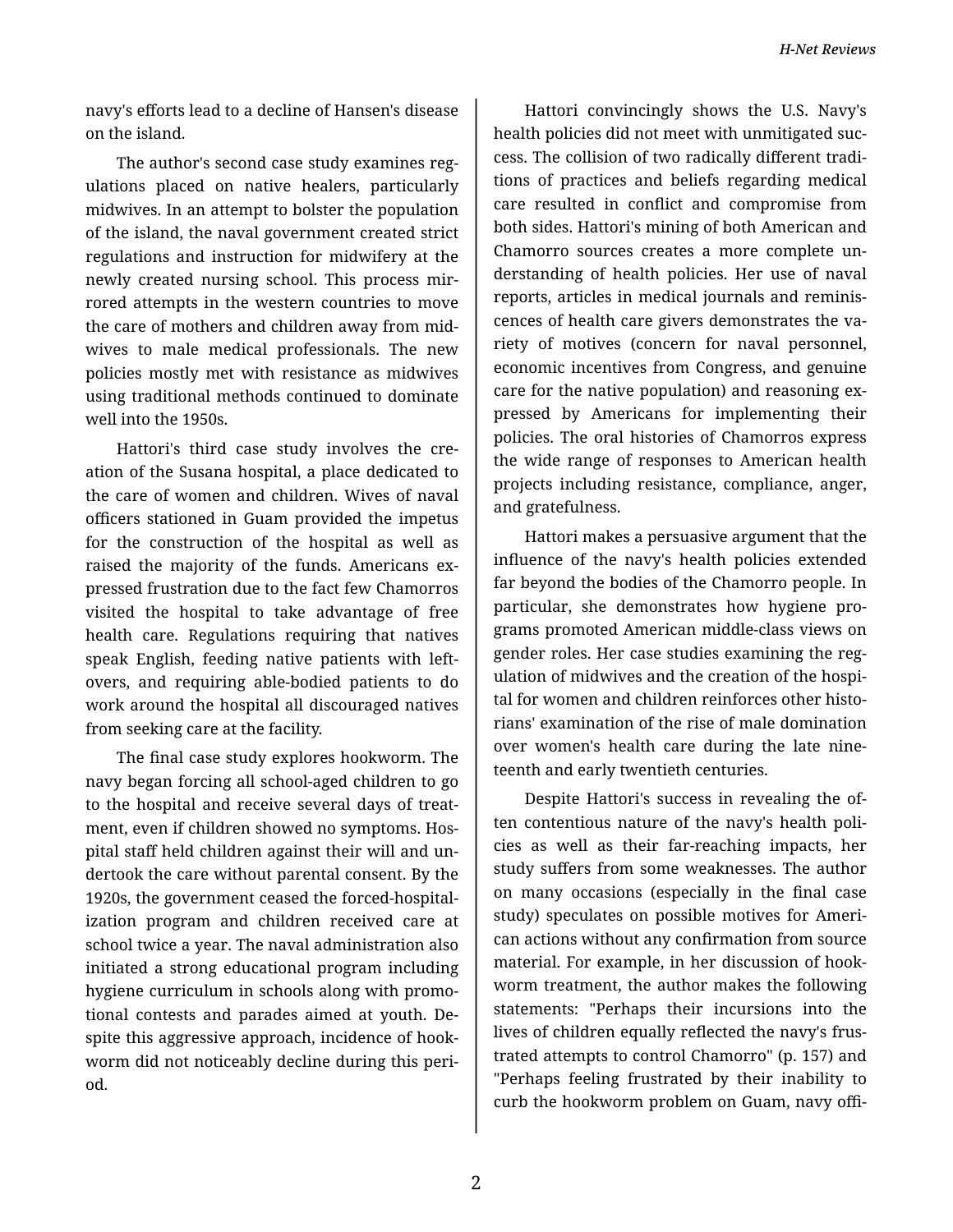cers turned to an institution already world renowned for its hookworm work" (p. 168). The speculative nature of some of Hattori's analysis stands in stark contrast with her more convincing conclusions based on historical evidence (particu‐ larly the first two case studies).

The work could have also benefited from some comparison with American health and hy‐ giene policies in other colonial possessions during the same period. Hattori briefly discusses the lep‐ er colony in the Philippines and mentions in pass‐ ing some health issues in other tropical locales. Since the United States took over many areas fol‐ lowing the Spanish-American War, it would have been interesting to find out how American admin‐ istrators dealt with health issues in other posses‐ sions. Moreover, the author does not provide any sense of how the navy administrated public health on Eastern Samoa, which it also governed during this same period. Did the navy pursue sim‐ ilar programs? And if so, what was the response of the Samoans? How did administrators handle issues such as hookworm and midwives? A full comparative study would have been outside the scope of the book, but some analysis of other American policies would have provided a more comprehensive picture. This added information would have perhaps also bolstered her argument about the far-reaching effects of public health ini‐ tiatives on a colonial populace.

This work features a pleasing presentation with excellent maps and photographs. The author also provides a glossary of Chamorro language terms that a non-native can appreciate. The note format provides the only area for criticism in terms of the layout of the book. Instead of stan‐ dard footnotes or endnotes, the author uses par‐ enthetical references with author and page num‐ ber. This forces the reader to constantly turn to the bibliography in the back and then scan twenty pages of references to find the alphabetical listing for the author. This format is not well suited for a

work such as this where the author cites such a vast array of primary sources.

*Colonial Dis-ease* has much to offer readers. Military historians will benefit from new informa‐ tion on how the U.S. Navy approached the duty of providing health care for colonial subjects. This study helps provide a fuller picture of the non‐ combat roles performed by the U.S. military dur‐ ing the first half of the twentieth century. Hattori's inclusion of historical context on a variety of top‐ ics (Guam, military medicine, medical care and gender issues) offers the specialist and general reader alike the opportunity to hear from both those forming health policies as well as those who were affected by them. Hattori tells the story of doctor and patient as well as providing a voice for the colonizer and colonized.